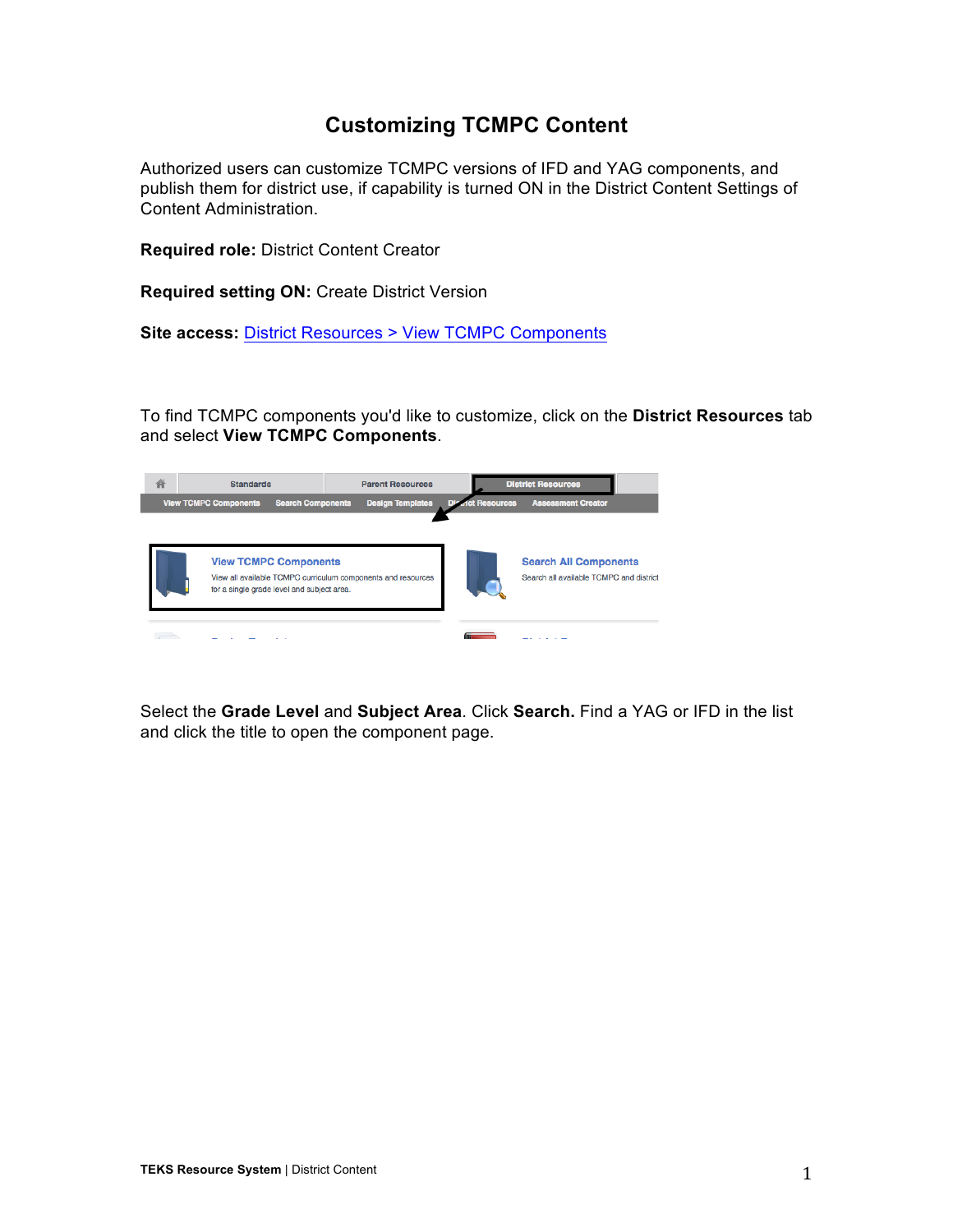## **View TCMPC Components**

Search for TCMPC Curriculum and Resources below by selecting one grade level and one subject area.

District-Created Assessments/Formative Spirals can be found through the Search All Components tool on the District Resources tab.

|                                                                                                        | <b>Refine your results</b> |                          |                     |  |  |
|--------------------------------------------------------------------------------------------------------|----------------------------|--------------------------|---------------------|--|--|
|                                                                                                        | Grade 4                    | $\overline{\phantom{a}}$ |                     |  |  |
|                                                                                                        | Science                    | $\mathbf{r}$             |                     |  |  |
|                                                                                                        |                            | Search                   |                     |  |  |
| Add Selected Components to My Favorites                                                                |                            |                          |                     |  |  |
| <b>Vertical Alignment</b>                                                                              |                            |                          |                     |  |  |
| $\rightarrow$<br>$\Rightarrow$<br>Science: Grade 3 - Grade 5 Vertical Alignment<br>Add to My Favorites |                            |                          |                     |  |  |
| Year at a Glance                                                                                       |                            |                          |                     |  |  |
| $\rightarrow$<br>Science Grade 4 YAG - 6 weeks<br>$\bullet$                                            |                            |                          | Add to My Favorites |  |  |
| $\rightarrow$<br>$\bullet$<br>Science Grade 4 YAG - 9 weeks                                            |                            |                          | Add to My Favorites |  |  |
|                                                                                                        |                            |                          |                     |  |  |

When the page opens, click the **Create District Version** button at the top of the page.

| Edit<br><b>Create District Version</b><br>Create My Version<br><b>Back</b>                                             | Add to My Favorites<br><b>Printer Friendly Version</b>                                        |
|------------------------------------------------------------------------------------------------------------------------|-----------------------------------------------------------------------------------------------|
| Related:<br>Science Grade 4 YAG - 9 weeks                                                                              |                                                                                               |
|                                                                                                                        | <b>Year at a Glance</b><br>Science Grade 4 YAG - 6 weeks                                      |
| <b>First Semester</b>                                                                                                  | <b>Second Semester</b>                                                                        |
| 1st Six Weeks                                                                                                          | 4th Six Weeks                                                                                 |
| Unit 01: Physical Properties of Matter (17 days for the entire unit)<br>4.1A, 4.2B, 4.2C, 4.2F, 4.4A, 4.4B, 4.5A, 4.5B | Unit 05: Natural Resources (8 days for the entire unit)<br>4.1A, 4.1B, 4.2C, 4.2F, 4.4A, 4.7C |
| Unit 02: Mixtures and Solutions (12 days for the entire unit)                                                          | Unit 06: Patterns of the Earth (16 days for the entire unit)                                  |

*NOTE: if the Create District Version button is missing, this means it is turned OFF in the District Content Settings. Contact your District Content Administrator to request this be turned ON.*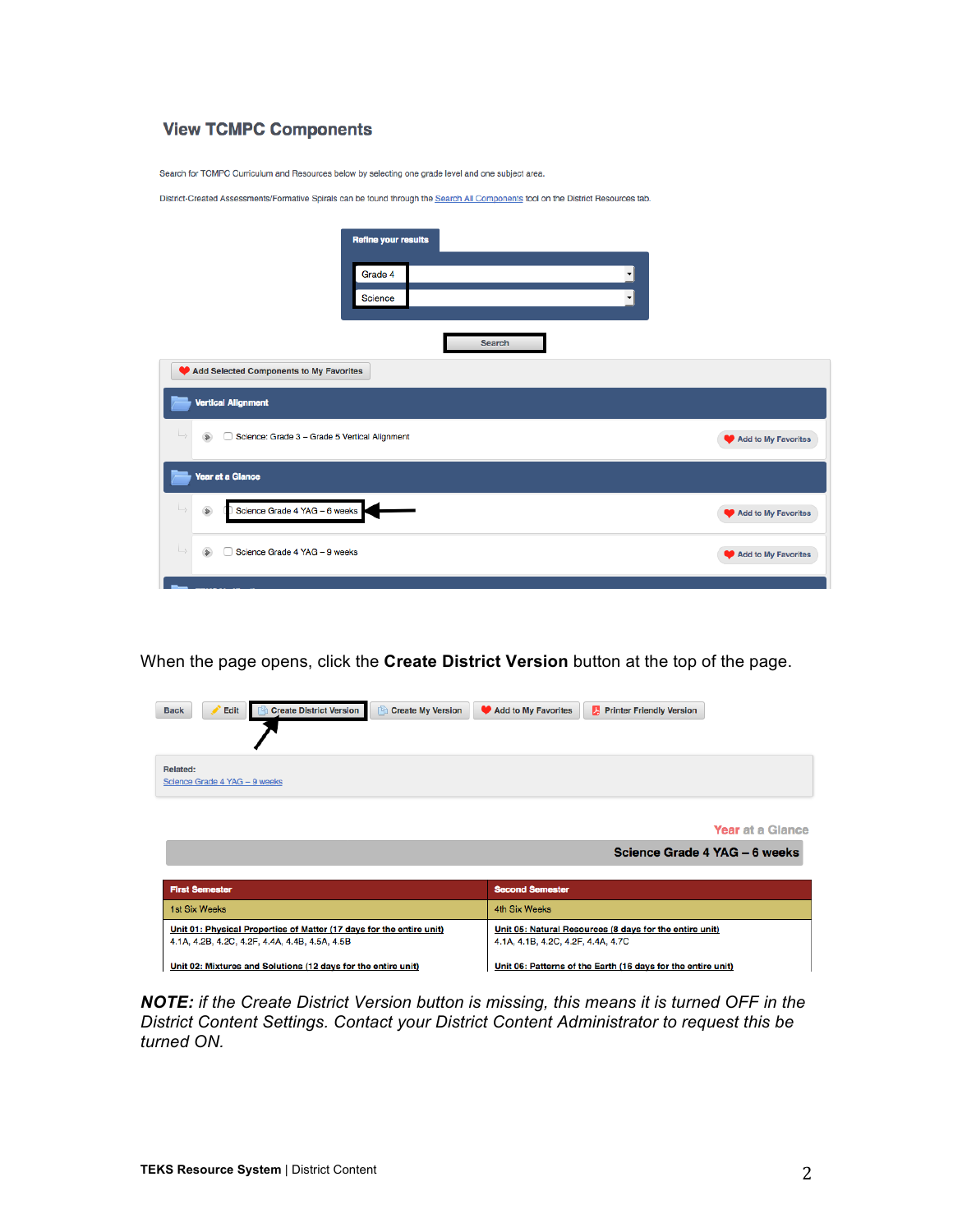By default, the system appends your district name to the existing title. However, this title can be modified as necessary to suit your district's needs.

| 省                                                        | <b>Standards</b>                                                                                          | <b>Parent Resources</b>                                                  |                           | <b>District Resources</b> |                                                  |         | <b>District Tools</b> |        |
|----------------------------------------------------------|-----------------------------------------------------------------------------------------------------------|--------------------------------------------------------------------------|---------------------------|---------------------------|--------------------------------------------------|---------|-----------------------|--------|
|                                                          | <b>Account Administration</b><br><b>Content Administration</b>                                            | <b>District Content</b>                                                  | <b>District Resources</b> | <b>TCMPC Content</b>      | <b>Announcements</b>                             |         | <b>Feedback</b>       |        |
|                                                          | <b>District YAG</b><br><b>District Plan</b><br><b>District IFD</b><br><b>District Assessment Template</b> |                                                                          |                           |                           |                                                  |         |                       |        |
|                                                          |                                                                                                           |                                                                          |                           |                           |                                                  |         |                       |        |
|                                                          | <b>Editing YAG (6 Week View)</b>                                                                          |                                                                          |                           |                           |                                                  | Preview | <b>Save</b>           | Cancel |
|                                                          |                                                                                                           |                                                                          |                           |                           |                                                  |         |                       |        |
|                                                          |                                                                                                           |                                                                          |                           |                           |                                                  |         |                       |        |
| Title:                                                   |                                                                                                           |                                                                          |                           |                           |                                                  |         |                       |        |
| Science Grade 4 YAG - 6 weeks - TCMPC 3RDL DEMO DISTRICT |                                                                                                           |                                                                          |                           |                           |                                                  |         |                       |        |
|                                                          |                                                                                                           |                                                                          |                           |                           |                                                  |         |                       |        |
| Grade/Subject/(Course):                                  |                                                                                                           |                                                                          |                           |                           |                                                  |         |                       |        |
|                                                          |                                                                                                           |                                                                          |                           |                           |                                                  |         |                       |        |
| Grade 1                                                  | <b>TVITWOLYBUTION</b>                                                                                     | English Europaugu mito una muualing<br>Spanish Language Arts and Reading |                           |                           | -- Select a Course --<br><b>SALE OF BUILDING</b> |         |                       |        |

## **Modifying the District Version of the YAG**

To remove an existing unit from the **YAG**, click the **Options** button and select **Remove**.

To reorder units, click the Options button and use the **Move Up** or **Move Down** options. You can also drag and drop by clicking the gray title bar of the unit.

To edit the existing standards, check/uncheck checkboxes accordingly.

| 1st Six Weeks:<br>- |                                                                                                                                                                                                                |                  |  |  |  |
|---------------------|----------------------------------------------------------------------------------------------------------------------------------------------------------------------------------------------------------------|------------------|--|--|--|
|                     | Unit 01: Physical Properties of Matter                                                                                                                                                                         | <b>Options</b>   |  |  |  |
|                     |                                                                                                                                                                                                                | Move Up          |  |  |  |
|                     | 4.1A - Demonstrate safe practices and the use of safety equipment as described in the Texas Safety Standards during classroom and outdoor hy                                                                   | <b>Move Down</b> |  |  |  |
|                     | '4.1B - Make informed choices in the use and conservation of natural resources and reusing and recycling of materials such as paper, aluminum<br>plastic.'                                                     | g<br>Remove      |  |  |  |
|                     | 4.2A - Plan and implement descriptive investigations, including asking well-defined questions, making inferences, and selecting and using appropriate equipment or<br>technology to answer his/her questions.' |                  |  |  |  |
|                     | '4.2B - Collect and record data by observing and measuring, using the metric system, and using descriptive words and numerals such as labeled drawings, writing,<br>and concept maps.'                         |                  |  |  |  |

To add a different unit (IFD) to the YAG, click the Manage Alignments button at the bottom of the six-week section.

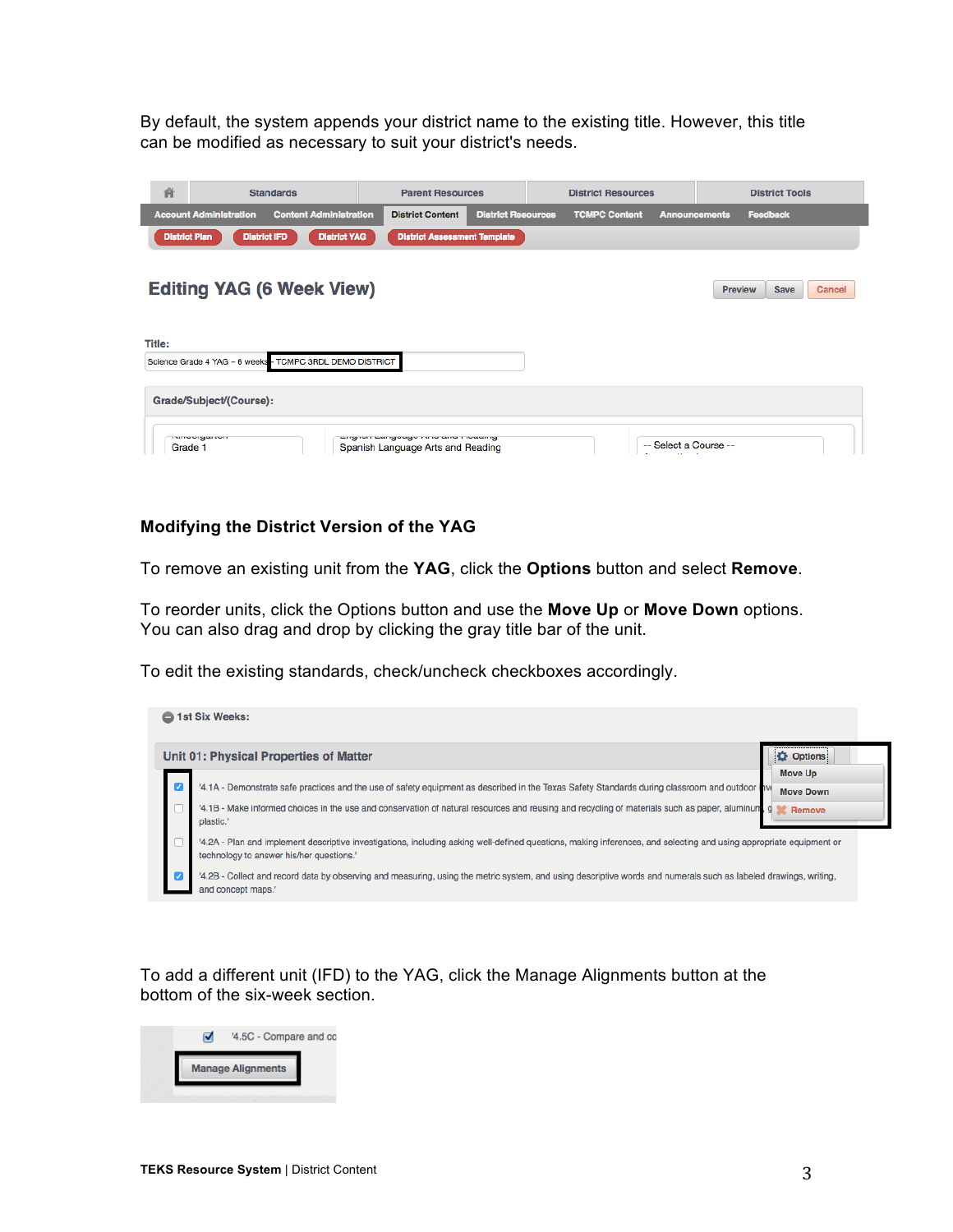Select the Grade Level/Subject Area to review list of available IFD components. The list will display both TCMPC and District-created IFDs - any TCMPC component is indicated

by the logo<br>by the logo , any district-created IFD will not have the logo.

| <b>Search Content</b>    |                                                                           |              |     |  |
|--------------------------|---------------------------------------------------------------------------|--------------|-----|--|
| Grade                    |                                                                           |              |     |  |
| Grade 4                  |                                                                           |              |     |  |
| <b>Science</b>           |                                                                           |              |     |  |
| <b>List Content</b>      |                                                                           |              |     |  |
|                          | Unit 01: Physical Properties of Matter                                    | <b>TCMPC</b> | Add |  |
| $\overline{\mathbf{A}}$  | Unit 01: Physical Properties of Matter -<br>Region 13 ESC - Demo District |              | Add |  |
| $\overline{\mathcal{S}}$ | Unit 02: Mixtures and Solutions                                           | <b>TCMPC</b> | Add |  |
|                          | Unit 03: Forms of Energy                                                  | <b>TCMPC</b> | Add |  |

Click the **Add** button to include this unit on the YAG.

## **Modifying the District Version of the IFD**

After clicking the Create District Version button on the selected IFD, the Edit IFD page opens. The district name is automatically appended to the title.



TITLE: Unit 01: Physical Properties of Matter